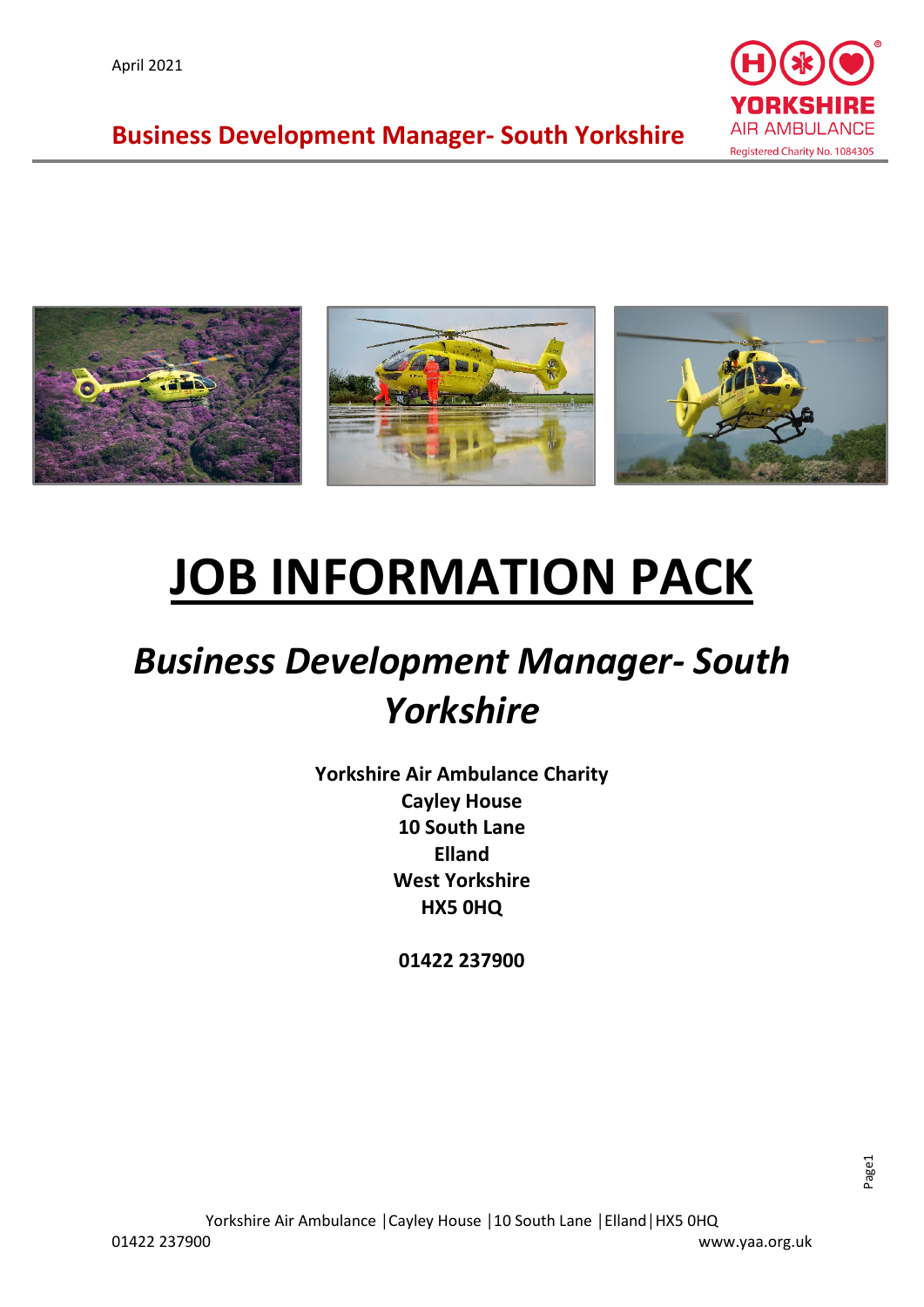

#### **BACKGROUND OF YORKSHIRE AIR AMBULANCE**

Not everyone realises that the Yorkshire Air Ambulance relies solely on the generosity of individuals and organisations to help save lives across your region. In fact, as an independent Charity we only receive help through secondment of the paramedics from the Yorkshire Ambulance Service NHS Trust. The Yorkshire Air Ambulance fly daily with a crew consisting of a highly trained Pilot, a Critical Care Consultant level Doctor with experience in A&E and an anaesthesia specialism and two Critical Care Paramedics.

We need to raise £12,000 per day to keep both of Yorkshire's air ambulances and highly-trained crew in the air. This is the equivalent of £4.4m every single year.

As a rapid response emergency service, our air ambulances serve a population of five million people across four million acres. Our two air ambulances operate from Nostell Priory near Wakefield in West Yorkshire and RAF Topcliffe near Thirsk in North Yorkshire, covering the whole of Yorkshire seven days a week, 365 days per year. Last year (2020) the Yorkshire Air Ambulance responded to 1,329 incidents across Yorkshire and treated 904 patients.

*We are currently seeking to recruit an enthusiastic Business Development Manager into the South Yorkshire Region. This exciting new role will report to the Director of Fundraising for West & South Yorkshire, working alongside our Regional Fundraising Manager in the region and our Corporate and Partnerships Manager.* 

*We are looking for a strategic and creative individual with a proven track record of generating substantial relationships with organisations within the charity sector. You will be a confident networker with excellent communication skills, have the ability to seize opportunities quickly and be comfortable with ambitious income growth. A collaborative and proactive approach will be critical for success.* 

*The successful candidate will be well organised, able to manage their own diary and be comfortable working from home and independently.* 

*Some weekend and evening work is required as you will be expected to attend fundraising events and act as an ambassador for the Charity.* 

*If you would like to be part of this high-profile, successful regional Charity and think that your skills and experience fit the bill for this exciting role… we look forward to hearing from you!*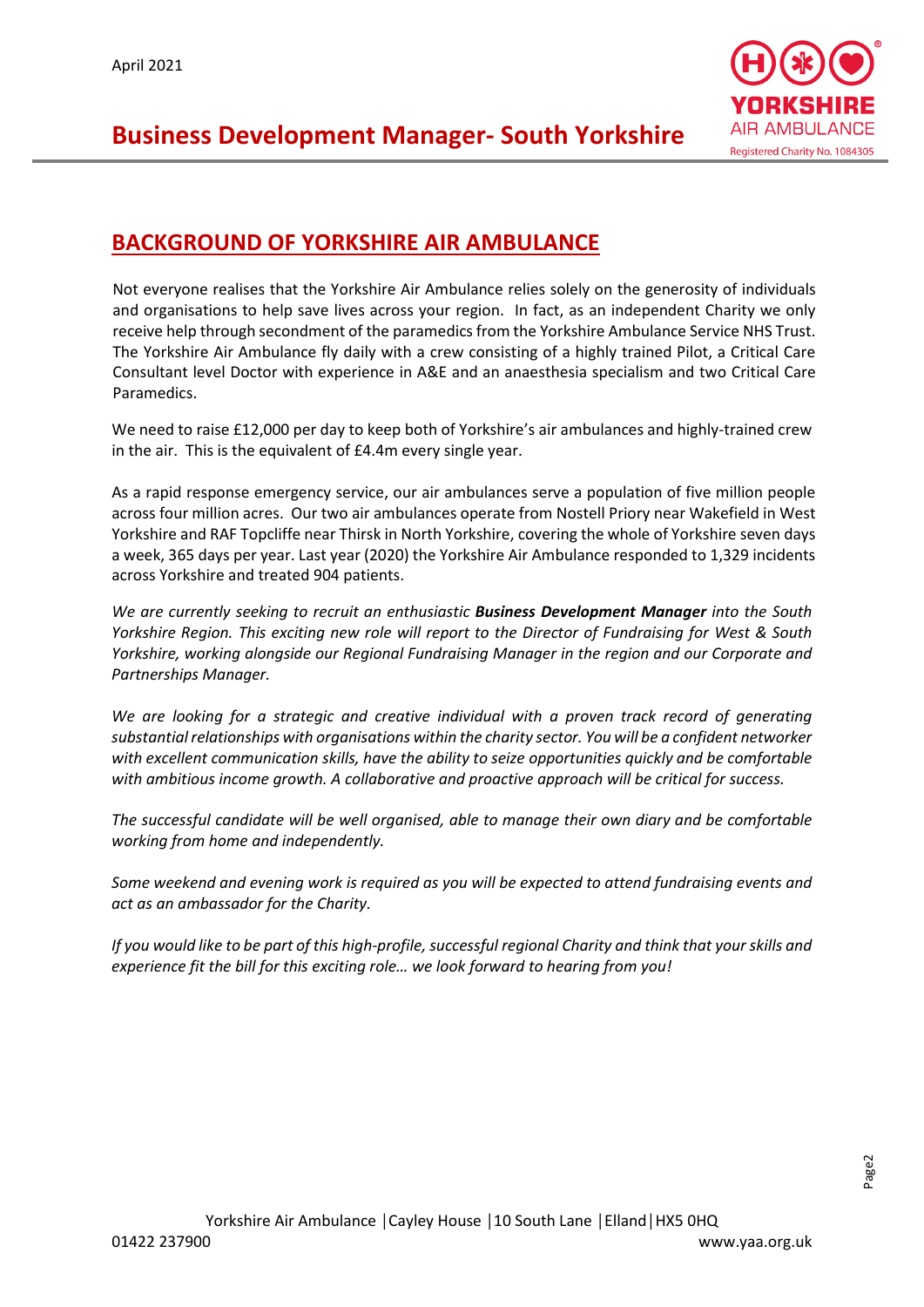

### **JOB DESCRIPTION**

| <b>JOB TITLE</b>       | Business Development Manager - South Yorkshire                                                                                                                                                                                                                       |
|------------------------|----------------------------------------------------------------------------------------------------------------------------------------------------------------------------------------------------------------------------------------------------------------------|
| <b>LOCATION</b>        | Home based (travelling primarily in the South Yorkshire area)                                                                                                                                                                                                        |
| <b>REPORTING TO</b>    | Director of Fundraising-West and South                                                                                                                                                                                                                               |
| <b>HOURS</b>           | Full Time (flexibility essential, with frequent evening and weekend work<br>required)                                                                                                                                                                                |
| <b>ADDITIONAL INFO</b> | Requirement to work some unsocial hours both in the evenings and<br>weekends. A vehicle is available with this role.                                                                                                                                                 |
| <b>JOB PURPOSE</b>     | To engage and build relationships with local major donors and<br>organisations, identifying new opportunities across the South Yorkshire<br>region.<br>To use strong sales and business development experience to build long                                         |
|                        | lasting relationships with local businesses and companies whilst also<br>dealing with retailers, large regular supporters, and other key contacts.                                                                                                                   |
|                        | Drive the region forward and help to raise the profile of the Yorkshire Air<br>Ambulance and represent the Charity at networking events and in the local<br>community, making the most of all media opportunities, working closely<br>with our Marketing department. |
|                        | Accountable for the delivery of challenging income expectations.                                                                                                                                                                                                     |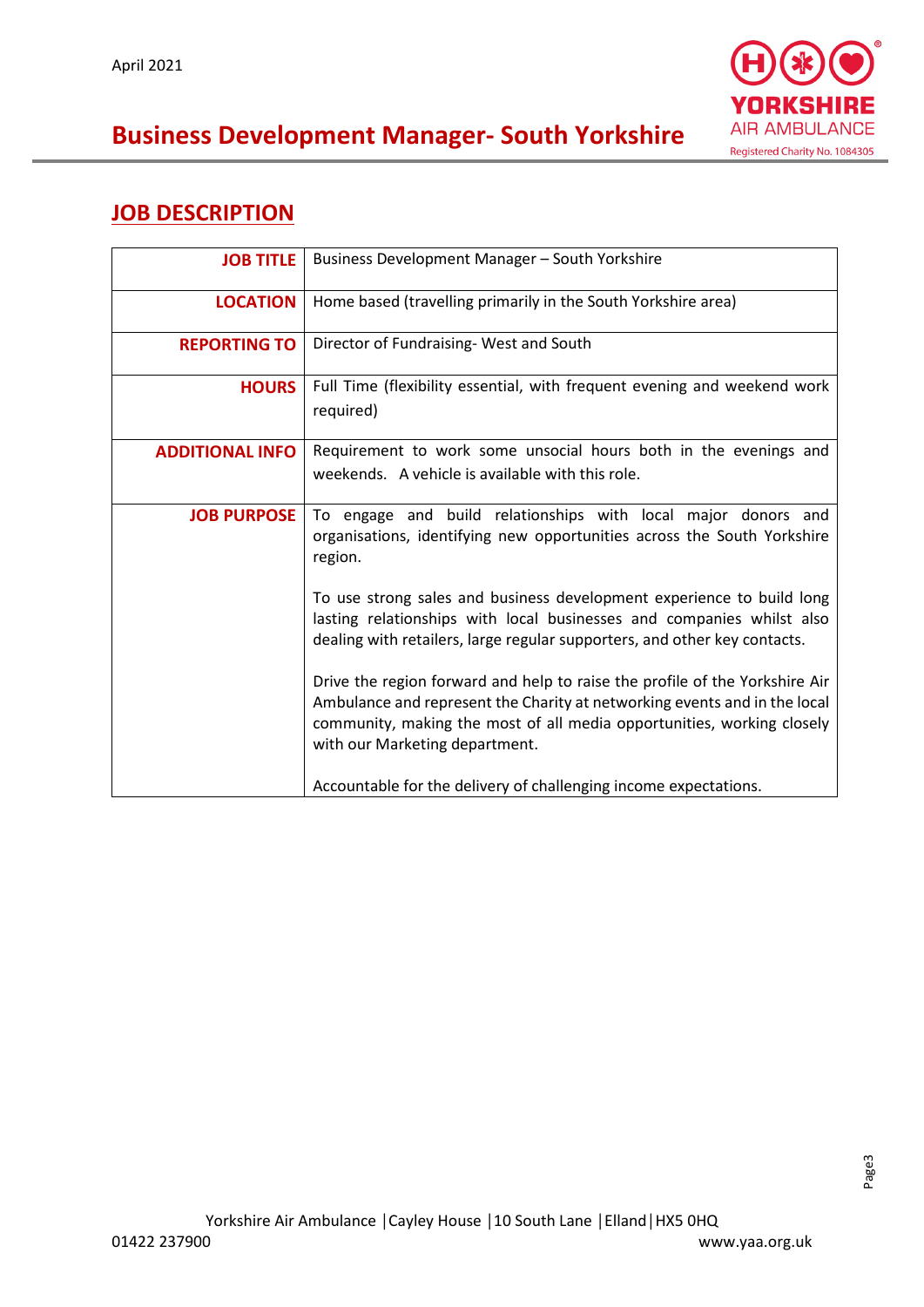

#### **Key Responsibilities:**

- Responsible for the overall charity profile in the area. You should strive to increase awareness and make the most of PR opportunities at all times working alongside our Marketing Department.
- $\div$  Identify, develop and manage a programme of new fundraising initiatives to maximise awareness and generate new support for the Yorkshire Air Ambulance. Working with existing and potential major donors, organisations, retailers, charity of the year supporters and key contacts.
- Generate leads for new business fundraising opportunities to assist in delivering the annual budget for this income stream, working alongside our Corporate and Partnerships Manager.
- \* Network extensively with corporate organisations and other associations to encourage and develop support for the Yorkshire Air Ambulance.
- Be confident in preparing and presenting a tailored charity pitch to corporate organisations when required with the aim of securing charity partnerships of all sizes both locally and regionally.
- \* To act as an ambassador for the Yorkshire Air Ambulance by undertaking public speaking engagements, attending cheque presentations, and representing the Charity at fundraising events throughout South Yorkshire. (Planning, organising and marshalling helicopter PR visits to events when necessary along with the use of our new promotional vehicle).
- To utilise the CRM system to effectively manage our donor base and maximise income. Ensure that all records are fully and accurately maintained and recorded on the fundraising database and that new contacts are added on a regular and timely basis.
- Provide regular reports on KPI's/Objectives and ensure income and expenditure budgets are adhered to and to plan and attend regional meetings/planning meetings as required.
- Assist with department fundraising activities as required (inc evenings and weekends), attend Yorkshire Air Ambulance and public events and support the charity within the community.
- Provide information and articles for charity publications, e.g. newsletter and social media as well as external publications.
- $\cdot \cdot$  To ensure all systems and processes are followed in accordance with operating procedures.
- $\div$  Ensure fundraising complies with all fundraising regulation, codes of conduct and best practice, meeting the requirements of GDPR
- \* To comply with the Charity's financial systems and processes and to be responsible for handling cash and dealing directly with the public on behalf of the Charity.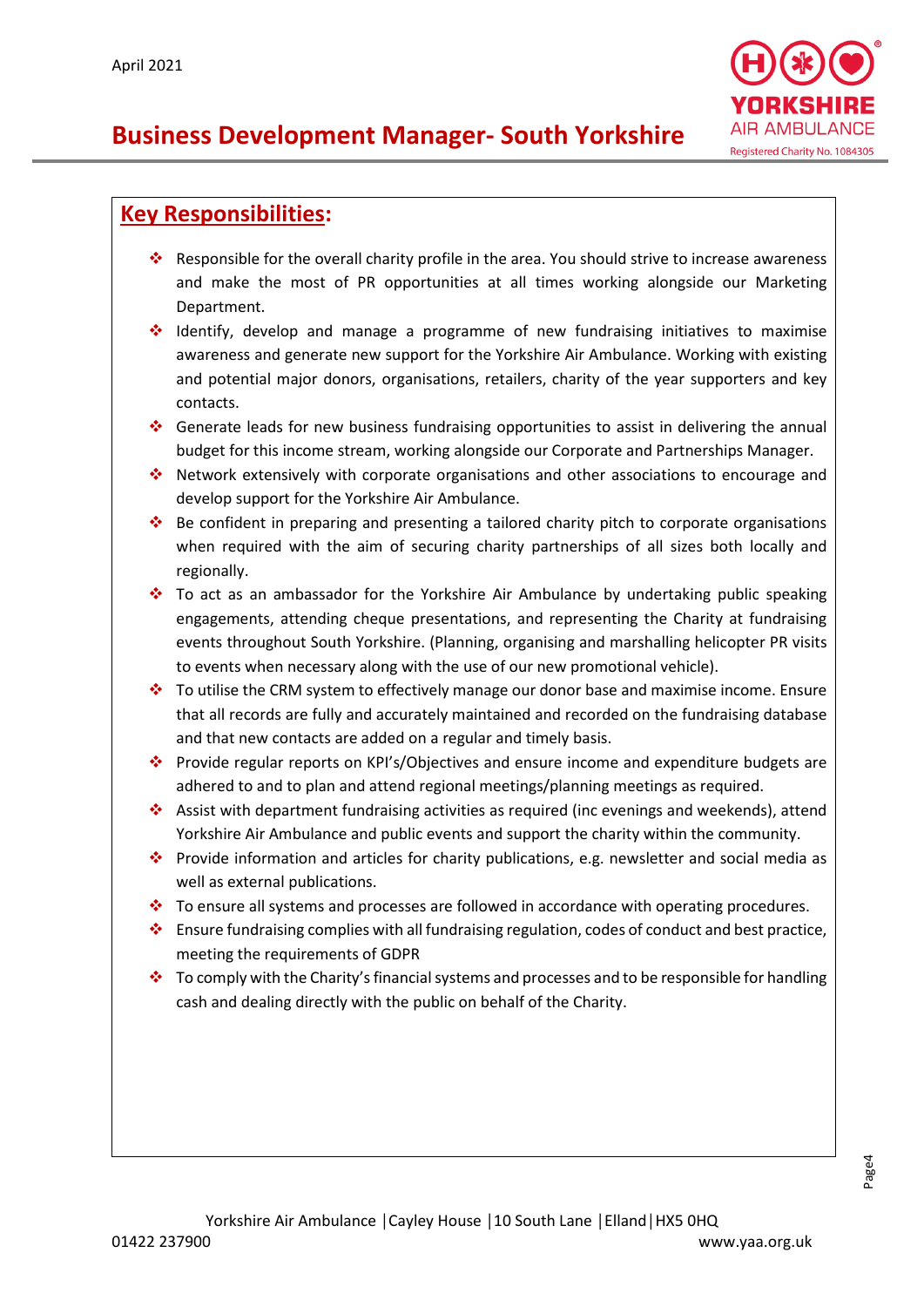

#### **Essential:**

- A minimum of two years' experience of working to a sales/fundraising target and managing an expenditure budget.
- ❖ A minimum of two years' experience in business development.
- \* A proven track record in successfully securing new business through excellent influencing/communication skills is essential.
- $\div$  Working with and knowledge of a database
- Experience of developing and maintaining long term customer/donor relationships.
- ◆ Ability to form good working relationships with managers, staff and volunteers at all levels.
- Experience of presenting to a variety of groups. Strong communication and presentation skills
- Ability to prioritise own workload, perform under pressure and meet tight deadlines.
- $\div$  To be innovative and creative, with the ability to act upon new opportunities.
- $\cdot \cdot$  A willingness to travel and work unsocial hours both in the evenings and at weekends.
- Computer literacy (Microsoft Office Outlook/Word/Excel/PowerPoint).
- ◆ Clean driving license and access to own car although a charity vehicle is provided for work mileage.

#### **Desirable:**

- ◆ Previous experience in Corporate Fundraising.
- ❖ Working with volunteers.
- ❖ Residing in the South Yorkshire area.
- ❖ Knowledge of the South Yorkshire Region.
- ❖ Experience of working from home.

*This role profile is not exhaustive and it will be subject to periodic review. The post holder may be required to perform any other duties as may be deemed reasonable.*

#### **Additional Information:**

- Salary dependant on experience (£28,000-£30,000 pa)
- $\div$  Flexible working hours
- Discretionary annual staff bonus scheme based on the Charity's financial performance and personal KPIs after satisfactory completion of the six month probationary period.
- ❖ 22 days paid holiday per annum plus statutory Bank Holidays.
- ❖ Contributory pension scheme.
- Life Assurance.
- Confirmation in post subject to completion of a successful 6 month probationary period.
- $\div$  The successful applicant may be subject to a full Disclosure and Barring (DBS) check.
- First interviews will take place via Zoom on the 11<sup>th</sup> and 13<sup>th</sup> May 2021